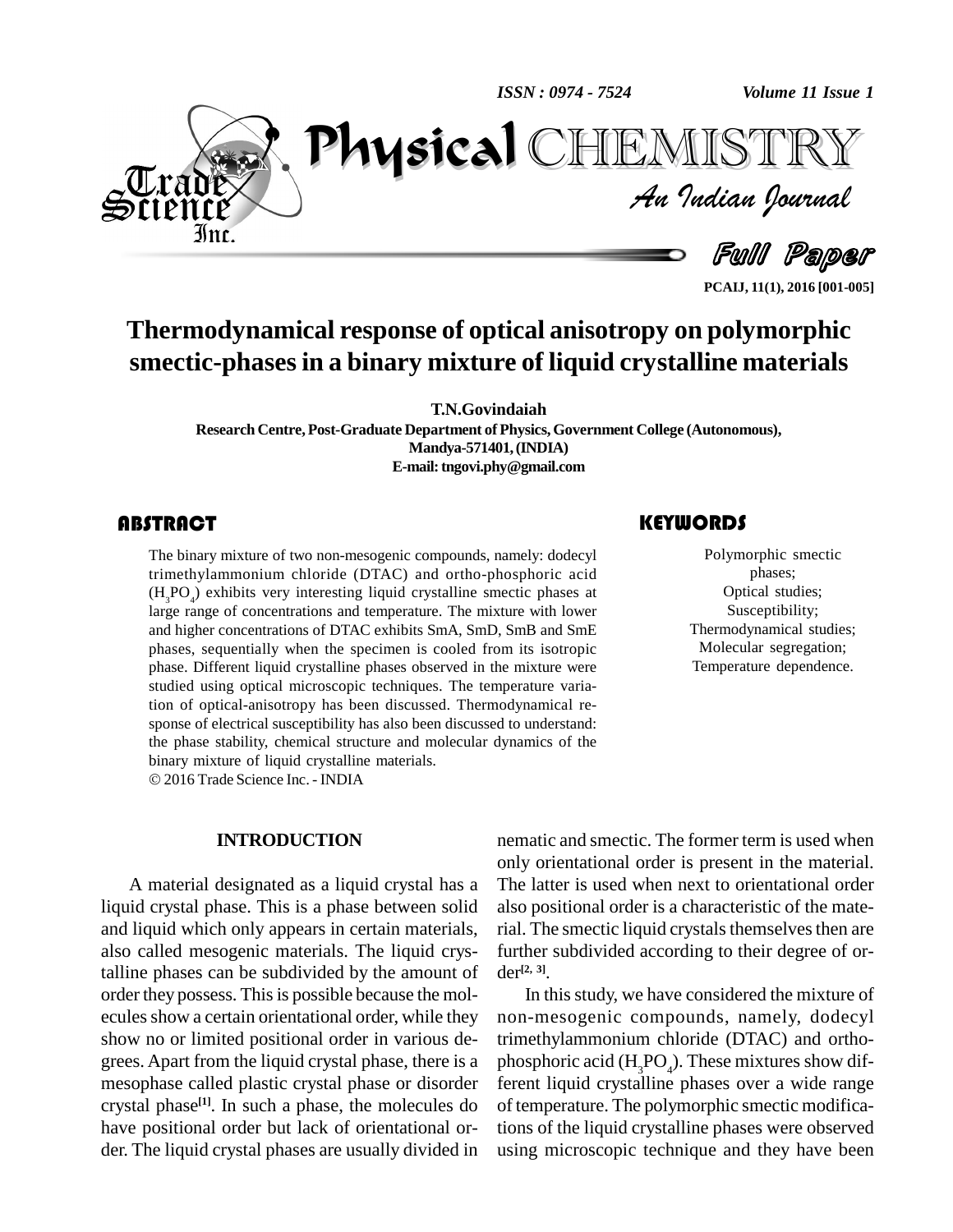## Full Paper

verified from the results of optical anisotropic tech niques.

#### **EXPERIMENTALSTUDIES**

The mixture of different concentrations of DTAC in  $H_3PO_4$  was prepared and kept in desiccators for a long time. Phase transition temperatures of the mixtures with different concentrations were measured using Leitz-polarizing microscope and conventional hot stage. The sample was sandwiched between the slide and cover slip, which was sealed for micro scopic observation. The sample whose refractive indices have to be determined is introduced between two prisms of the Abbe refractometer. The combi nation of prisms containing liquid crystalline material is illuminated by a monochromatic light nation of prisms containing liquid crystalline mate-<br>rial is illuminated by a monochromatic light<br>( $\lambda$ =5893Å). The refractometer is in conjunction with a temperature bath from which hot water can be cir culated to maintain the sample at different temperatures. In the field of view, two lines of demarcation of slightly different polarization are observed. The horizontal polarization corresponds to the ordinary ray and vertical polarization is due to the extraordi nary ray. By matching the cross-wire, the refractive indices of the ordinary ray and extraordinary ray are read directly. Measured refractive indices of mixtures using Abbe refractometer are compared with the results obtained by measurement using goniom eter spectrometer developed by Chatelain **[4]**. The density and refractive indices in the optical region are determined at different temperatures by employing the techniques described by the earlier investi gators **[5, 6]**.

### **RESULTSAND DISCUSSIONS**

#### **Optical studies**

DTAC in  $H_2PO_4$  are given below. The polymorphic smectic modifications and the corresponding isotropic to liquid crystalline phase transition temperatures for the mixture with 50 % of

*I*<br>*IS* <sup>o</sup>C, SmD-<br>ecimen from<br>arked by the<br>Indian Iournal DTAC in H<sub>3</sub>PO<sub>4</sub> are given below.<br>I-159 °C, SmA-138 °C, SmD-127 °C, SmB-112 (b) Foc  $\mathrm{^0C}, \mathrm{SmE}\text{-}97 \, \mathrm{^0C}.$ 

On cooling, the specimen from itsisotropic melt, the setting point is marked by the genesis of nucle-

Physical CHEMISTRY

ation at several points which appear as minute bubbles initially, but which progressively grow ra dially and form a focal conic fan texture of SmA phase in which the molecules are arranged in layers and the texture is shown in Figure 1(a) at temperature 145 <sup>0</sup>C. This phase appears to be metastable and undergoes slow transformations to give a vis cous SmD phase **[7]**. When the optically extinct SmD phase is submitted to the external pressure or stress by touching the cover slip over the sample, no flash or change in the birefringence was observed. This is one of the basic tests to identify the SmD phase. The isotropic lamellar viscous SmD phase is also metastable and transforms to focal conic fan-shaped texture on cooling the specimen. This texture corre-



**(a) Focal conic fan-shaped texture of SmA (Lamellar) phase at temperature 145 <sup>0</sup>C**



**(b) Focal conic fans with radial striation of SmE phase at temperature 100 <sup>0</sup>C**

**Figure 1 : Microphotographs obtained in between the crossed polars**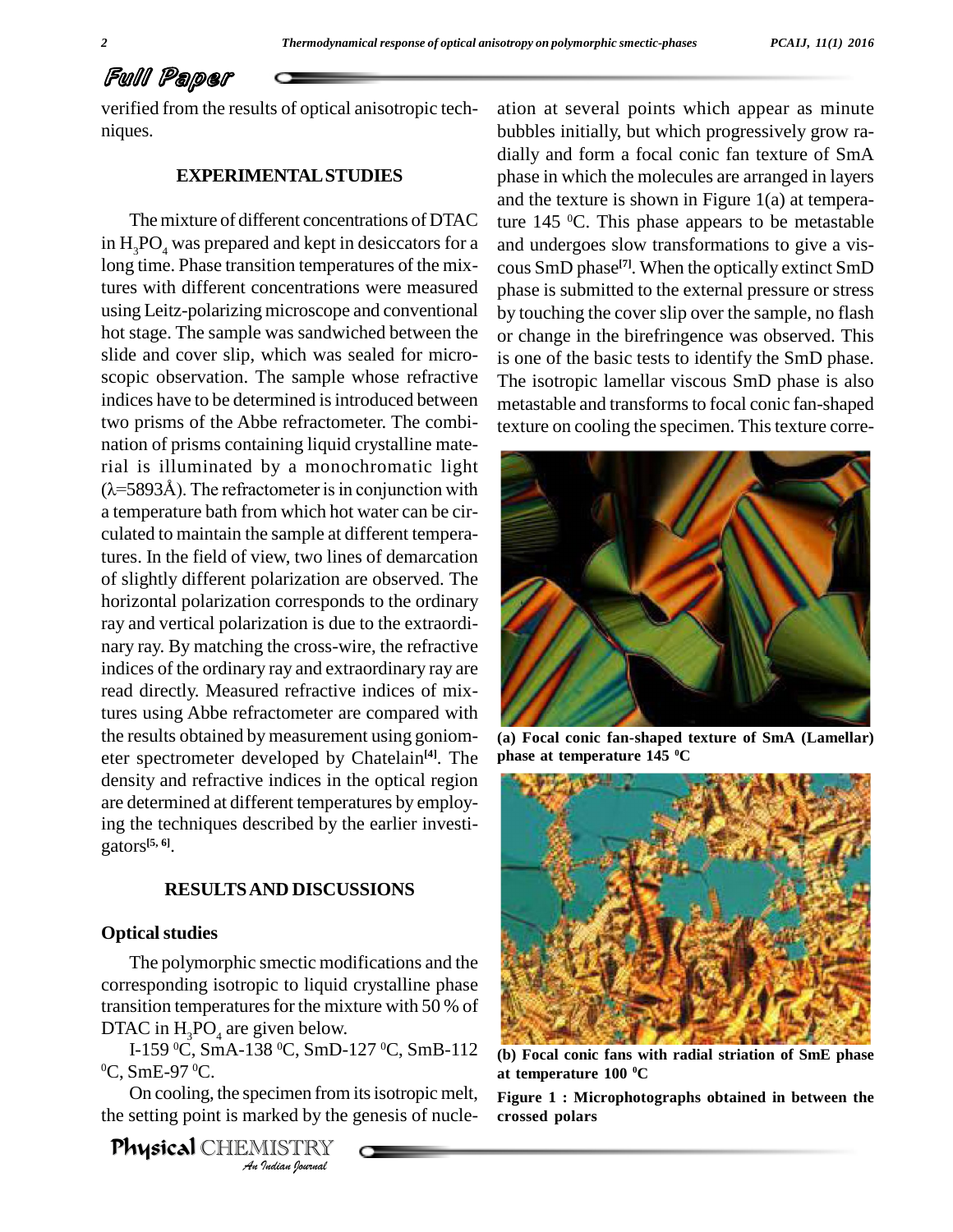

sponds to the paramorphotic<sup>[8]</sup> focal conic fan-shaped Neuge<sup>1</sup> texture of highly ordered SmB phase in which the molecules are arranged in a hexagonal close-packed structure. On further cooling, focal conic fan texture with radial striation on the fans, which is the char-<br>there is an isotropic-liquid crystalline phase transiacteristics of SmE phase, is observed and it is shown in Figure 1(b) at temperature 100  $\mathrm{^0C}$ . At this phase appre transition, i.e., from SmB phase to SmE phase, it is observed that there is a drastic change in the values of density and refractive index of the sample. This anomalous behavior is presumably associated with high degree of order of the molecular arrangement in SmE phase.

#### **Optical anisotropy**

Results of this investigation are further supported by the optical studies. We have measured the tem perature variation of the refractive indices  $(n_a)$  and  $n_{\alpha}$ ) for the mixture of different concentrations of DTAC and  $H_3PO_4$  by using Abbe refractometer and precision goniometer spectrometer using the wavelength 589.3 nm in the lyotropic nematic and lamellar smectic phases. The refractive index  $n_{\alpha}$  due to extraordinary ray and  $n_a$  due to ordinary ray have been determined. The temperature variations of refractive indices for 50 % of DTAC in  $H_3PO_4$  are shown in Figure 2. The value of  $n_e$  is greater than  $n_{o}$ , indicating that the material is uniaxial positive. m The values of electrical susceptibility for 50 % of DTAC in  $H_3PO_4$  have been calculated using

 $1.7$ Refractive indices  $(n_e, n_o)$ 1.74 1.71 1.68 1.65 1.62  $\oplus$ 100 120 140 160 Temperature (C)

temperature for the mixture is shown in Figure 3.<br>From the figure, it can be observed that wherever<br>there is an isotropic–liquid crystalline phase transi-From the figure, it can be observed that wherever tion, the value of electrical susceptibility changes appreciably, which indicates that the changes correspond to various smectic modifications. Further, with increase in the concentration of DTAC, the value of electrical susceptibility decreases with temperature because the effective optical anisotropy associated with the molecules of DTAC also decreases **[10, 11]**. **Themodynamical response of electricalsuscepti bility** Studies on different mixtures of liquid crystal-

Neugebauer relation **[9]** at different temperatures. The

variation of electrical susceptibility as a function of

line materials are more important not only from the viewpoint of their technological applications but also from that of fundamental studies in the field of molecular interactions **[12]**. Thermodynamic studies are very important role to understand the phase sta bility, chemical structure and dynamics of liquid crystals **[13, 14]**. Temperature dependent molecular orientations of liquid crystalline phases have been con sidered in many technological applications. The ap plied applications of these technologies are based on the properties of molecular structure and inter molecular interactions. The intermolecular forces such as van der Waals interaction, hydrogen bonds, electron donor interactions and steric repulsive in-



Figure 2 : Temperature variations of refractive indices Figure 3 : Temperature variations of electrical s<br>for the sample of 50 % of DTAC in H PO<br>tibility for the sample of 50 % of DTAC in H<sub>,</sub>PO<sub>4</sub> for the sample of 50 % of DTAC in  $H_3PO_4$ 

**Figure 3 : Temperature variations of electrical suscep-**

Physical CHEMISTRY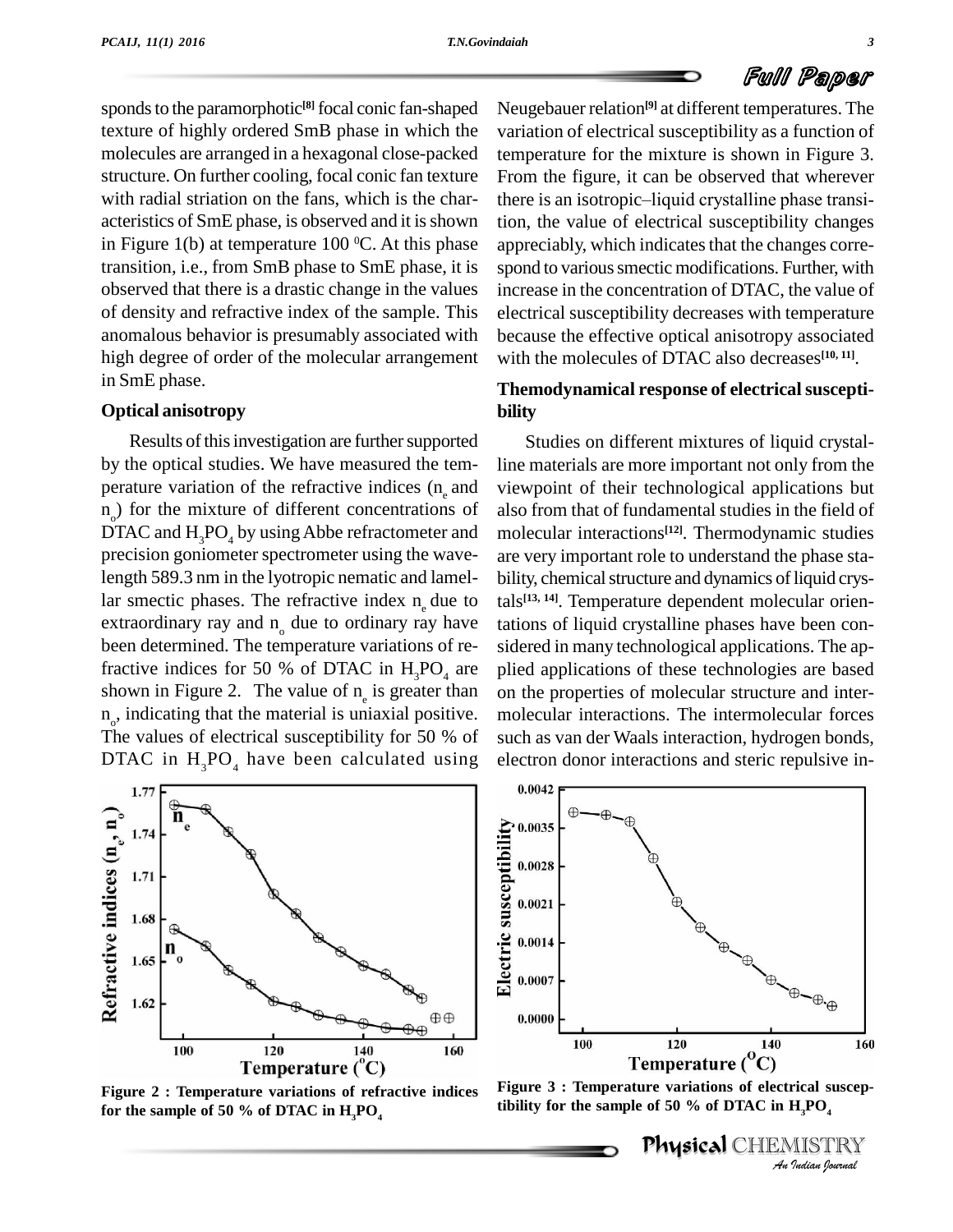## Full Paper

teractions are they individually or together may be responsible for increasing or decreasing the ther mal stability of liquid crystalline phase **[15]**. Thermo dynamical studies on liquid crystalline phase at different concentrations of binary mixtures of liquid crystalline materials are estimated using Boltzmann distribution laws. Draw a graph of variations of ther modynamical response of electrical susceptibility as a function of mole fraction for the sample of DTAC in  $H_3PO_4$  at constant temperature 88 °C is presented adjaces in Figure 4, which clearly shows, the degree of microphase separations are one of the parameters to controlling a physical properties of liquid crystalline materials<sup>[16]</sup>. In this context the existence pa- in rameter can be varied either through chemical modification or through physical modification and hence they are depends on nature of additives molecules. From the figure clearly we observed that, statisti cally how the electrical susceptibility is thermody namically changes at different concentrations in order to show the thermal stability of liquid crystalline phase. Here if at constant temperature: the given molecules are fractionally varies as increasing the concentrations of the additive molecules. In this study: it is very interesting to observe a spin tem perature. Due to this gradient temperature: on the surface area of liquid crystalline smectic phase, the degrees of freedom of molecules are thermodynami cally varies with one mole fraction to the other. If an increasing the mole fractions for the sample of DTAC



*Indian Indian Indian Indian Indian Indian Indian Indian Indian Indian Indian Indian Indian Indian Indian Indian bound Indian boundal An Indian boundal Indian boundal In the Sample of* **electrical susceptibility as function of mole fractions for** the sample of DTAC in  $H_1PO_4$ 

resumple of 2 from 11<sub>3</sub>, 0<sub>4</sub><br>Physical CHEMISTRY Company

in GAA; the value of thermodynamical response of electrical susceptibility increases with spin temperature, because the effective intermolecular interactions of anisotropic energy associated with the mol ecules of DTAC increases with the additive ones. The molecular ordering or the phase stability of liq uid crystalline phase at given constant temperature: the intermolecular interactions of anisotropic energy are responsible for the charges of carbon and the adjacent hydrogen molecules and which shows the correct electrostatic potentials are reproduced by different partial charge distributions. If increasing / decreasing the mole fractions for the sample DTAC in GAA and hence it shows small variation of electrostatic potentials: which they around the molecule. In spite of these uncertainties, the full set of partial charges is very useful, as it can provide a detailed insight into themolecular arrangement in mesophases and they reproduce the electrostatic potential.

### **CONCLUSIONS**

In light of the above results, we have drawn the following conclusions. The mixtures with all con centrations of DTAC in  $H_3PO_4$  exhibit polymorphic smectic phases, such as SmA, SmD, SmB and SmE phases, sequentially when the specimen is cooled from its isotropic liquid phase. The drastic changes in the value of refractive indices/ electrical susceptibility with the variation of temperature unambigu ously correspond to polymorphic smectic phases. Thermodynamical response of electrical suscepti bility have also been discussed to understand: statistically how the electrical susceptibility is ther modynamically changes at different concentrations in order to show the thermal stability, phase stability, chemical structure and molecular dynamics of the binary mixture of liquid crystalline phase.

#### **REFERENCES**

- **[1]** E.Priestly, P.Wojtowicz, P.Sheng; Introduction to liquid crystals, New York: Plenum Press, **(1979)**.
- **[2]** B.Bahadur; Liquid crystals applications and uses, **2**, **(1991)**.
- **[3]** T.N.Govindaiah, H.R.Sreepad; Phase Transition,